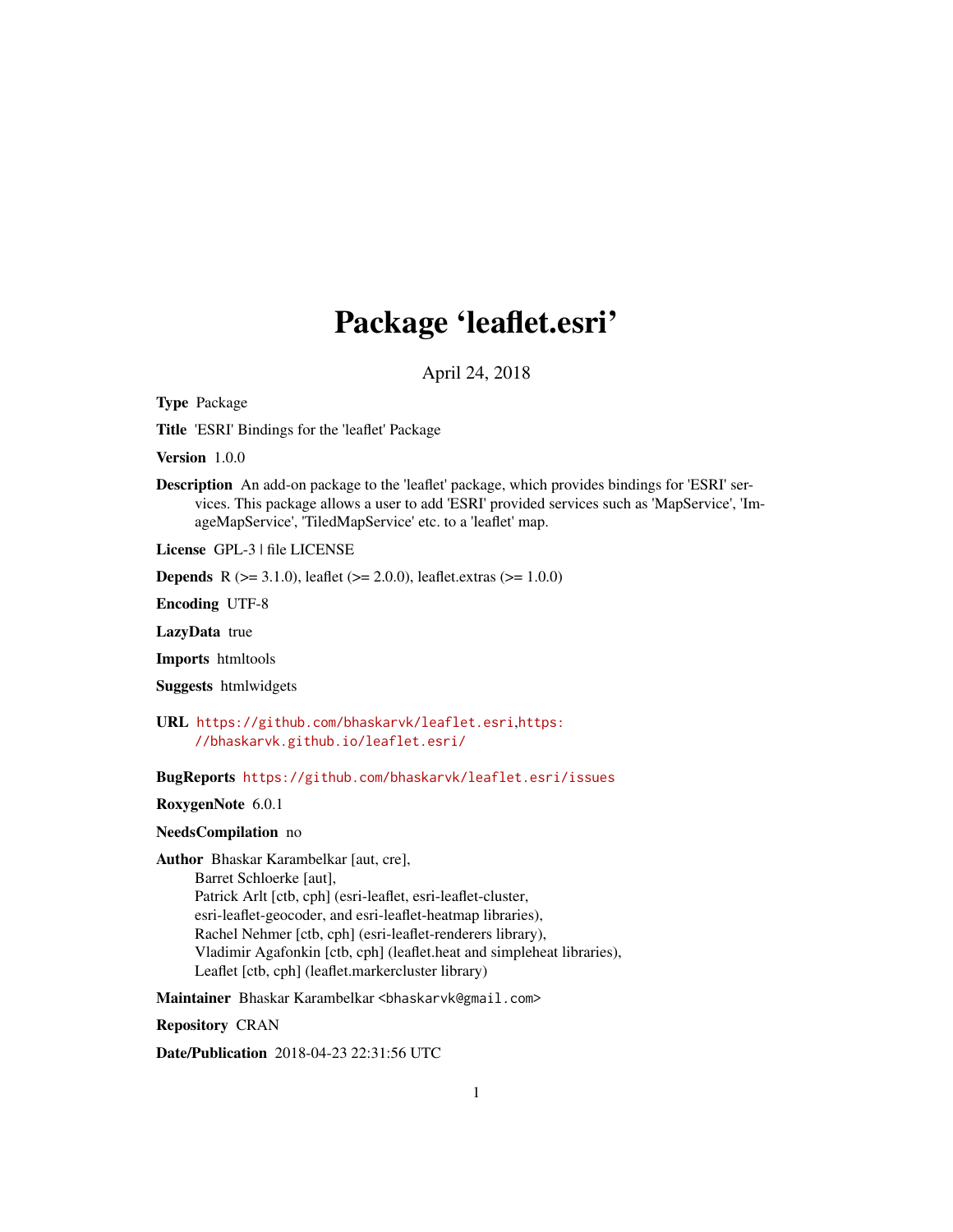## <span id="page-1-0"></span>R topics documented:

| Index | 14 |
|-------|----|

addEsriBasemapLayer *Adds a ArcGIS Basemap layer*

#### Description

Adds a ArcGIS Basemap layer

#### Usage

```
addEsriBasemapLayer(map, key, autoLabels = FALSE, layerId = NULL,
 group = NULL, options = NULL)
```
#### Arguments

| The leaflet map                                    |
|----------------------------------------------------|
| ID of the layer                                    |
| whether to show corresponding labels layer         |
| Unique ID for the layer                            |
| The group this layer belongs to.                   |
| Basemap Layer Options. You can pass tileoptions(). |
|                                                    |

#### Examples

```
leaflet() %>%
  addEsriBasemapLayer(esriBasemapLayers$Oceans, autoLabels = TRUE)
```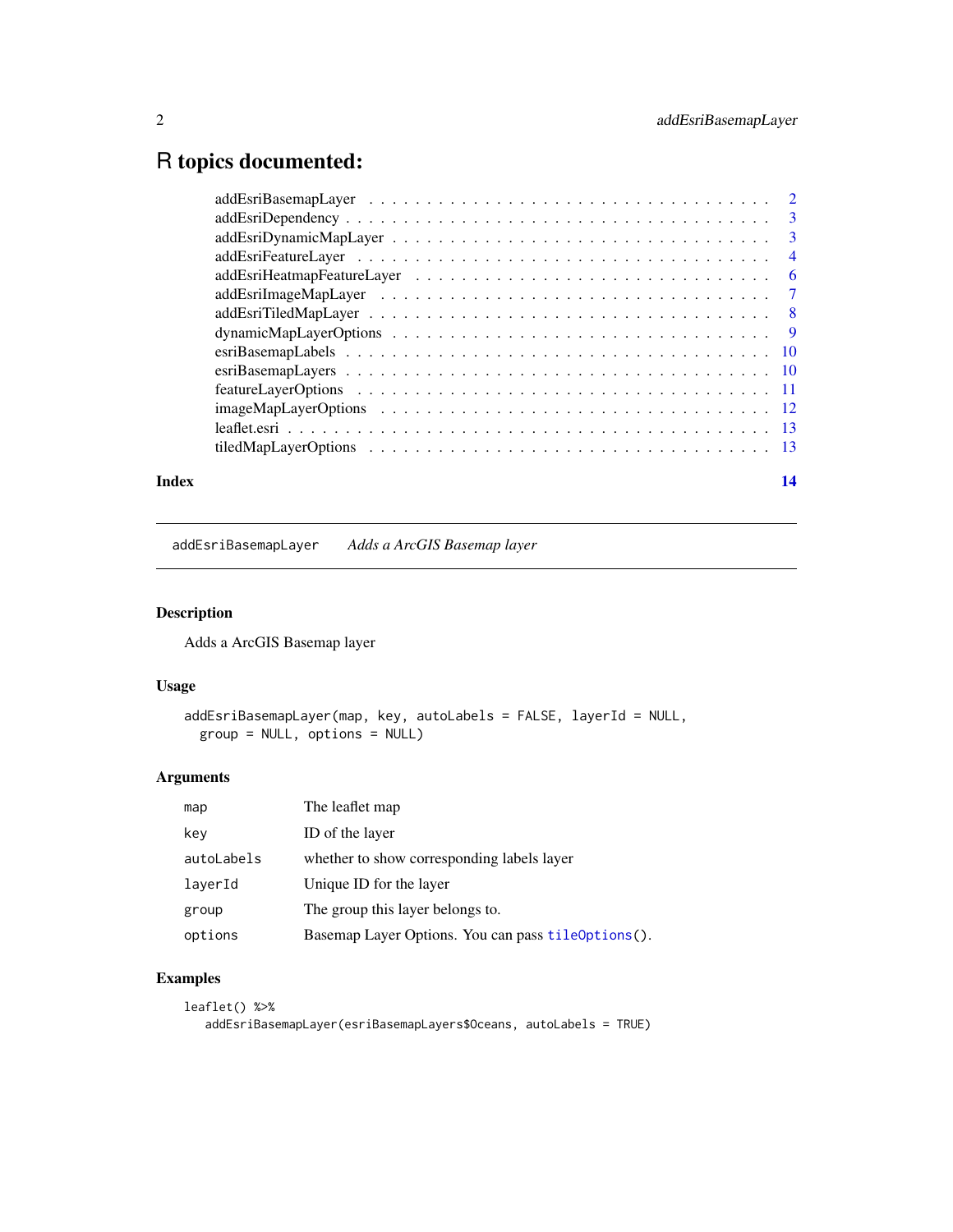<span id="page-2-0"></span>

#### Description

Adds esri-leaflet dependency to the leaflet widget Adds esri-leaflet-clustered-feature-layer dependency to the leaflet widget Adds esri-leaflet-geocoder dependency to the leaflet widget Adds esri-leaflet-heatmap dependency to the leaflet widget Adds esri-leaflet-renderers dependency to the leaflet widget

#### Usage

addEsriDependency(map)

addEsriClusterDependency(map)

addEsriGeocoderDependency(map)

addEsriHeatmapDependency(map)

addEsriRenderersDependency(map)

#### Arguments

map The leaflet map widget

addEsriDynamicMapLayer

*Render and visualize Map Services from ArcGIS Online and ArcGIS Server.*

#### Description

Map Services are a way to expose the contents of a map as a web service and expose capabilities for exporting tile images, querying and identifying features and more. Also supports custom popups and identification of features.

#### Usage

```
addEsriDynamicMapLayer(map, url, options = dynamicMapLayerOptions(),
 popupFunction = NULL, popupOptions = NULL, layerId = NULL,
 group = NULL)
```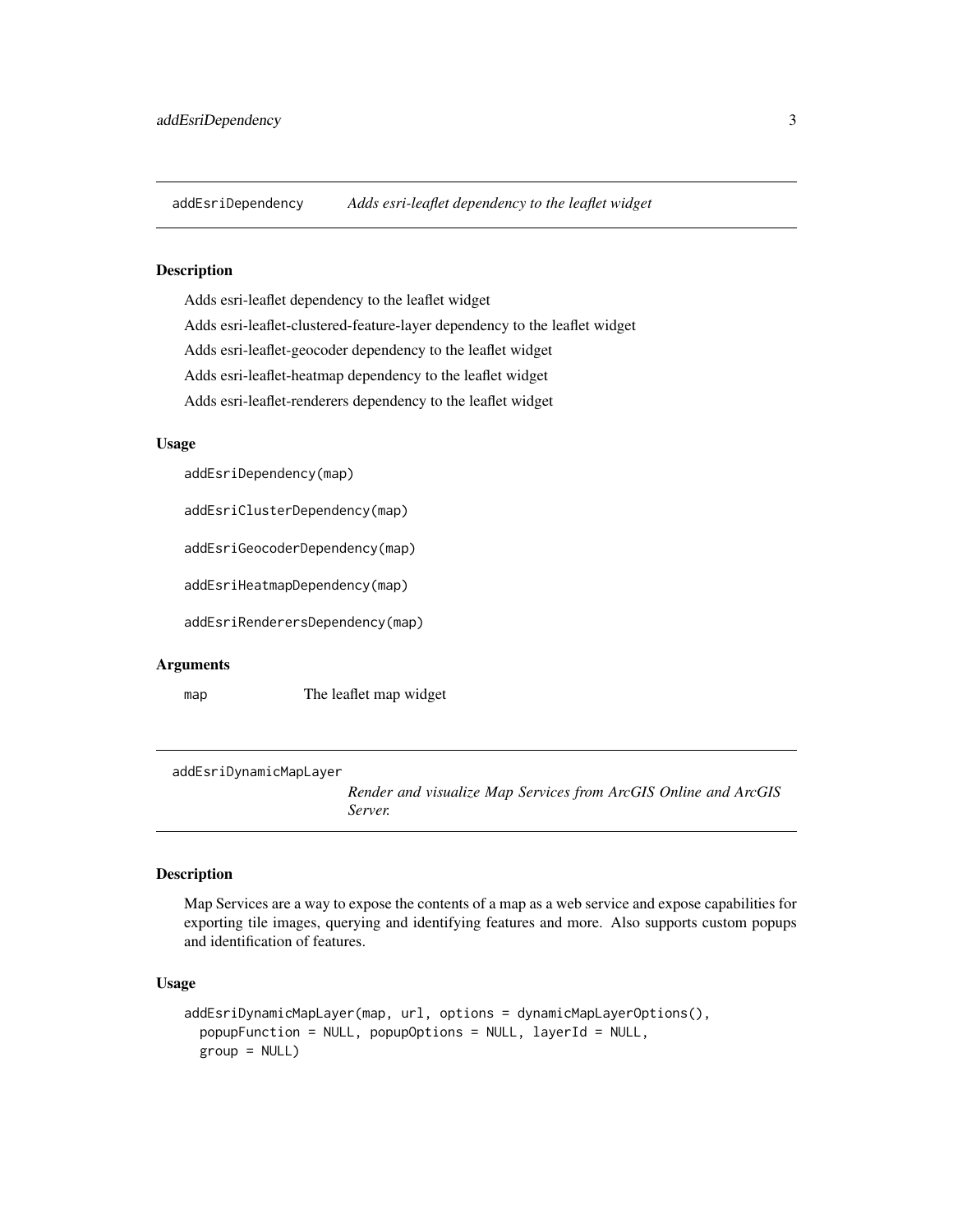#### <span id="page-3-0"></span>**Arguments**

| map           | The leaflet map                                                                                                                                                                                                                                                                                                                       |
|---------------|---------------------------------------------------------------------------------------------------------------------------------------------------------------------------------------------------------------------------------------------------------------------------------------------------------------------------------------|
| url           | URL of the Map Service.                                                                                                                                                                                                                                                                                                               |
| options       | options for the dynamic map layer.                                                                                                                                                                                                                                                                                                    |
| popupFunction | Uses the provided function to create a popup that will identify features whenever<br>the map is clicked. Your function will be passed a GeoJSON FeatureCollection<br>of the features at the clicked location and should return the appropriate HTML.<br>If you do not want to open the popup when there are no results, return false. |
| popup0ptions  | See popup0ptions.                                                                                                                                                                                                                                                                                                                     |
| layerId       | A unique ID for the layer.                                                                                                                                                                                                                                                                                                            |
| group         | The name of the group this layer should be added to.                                                                                                                                                                                                                                                                                  |

#### Examples

```
popupFunc <- htmlwidgets::JS(
  "function (error, featureCollection) {
   if (error || featureCollection.features.length === 0) {
      return false;
    } else {
   return \"Risk Level: \" + featureCollection.features[0].properties.CLASS_DESC;
    }
  }")
leaflet() %>% setView(-96.8, 38.5, 4) %>%
  addEsriBasemapLayer(esriBasemapLayers$Gray, autoLabels = TRUE) %>%
  addEsriDynamicMapLayer(
   url = paste0("https://maps7.arcgisonline.com/arcgis/rest/services/",
                 "USDA_USFS_2014_Wildfire_Hazard_Potential/MapServer"),
   popupFunction = popupFunc)
## for more examples see
# browseURL(system.file("examples/dynamicMapLayers.R", package = "leaflet.esri"))
```
addEsriFeatureLayer *Adds an ArcGIS Feature Layer.*

#### Description

FeatureLayer is used to visualize, style, query and edit vector geographic data hosted in both ArcGIS Online and published using ArcGIS Server. Copyright text from the service is added to map attribution automatically.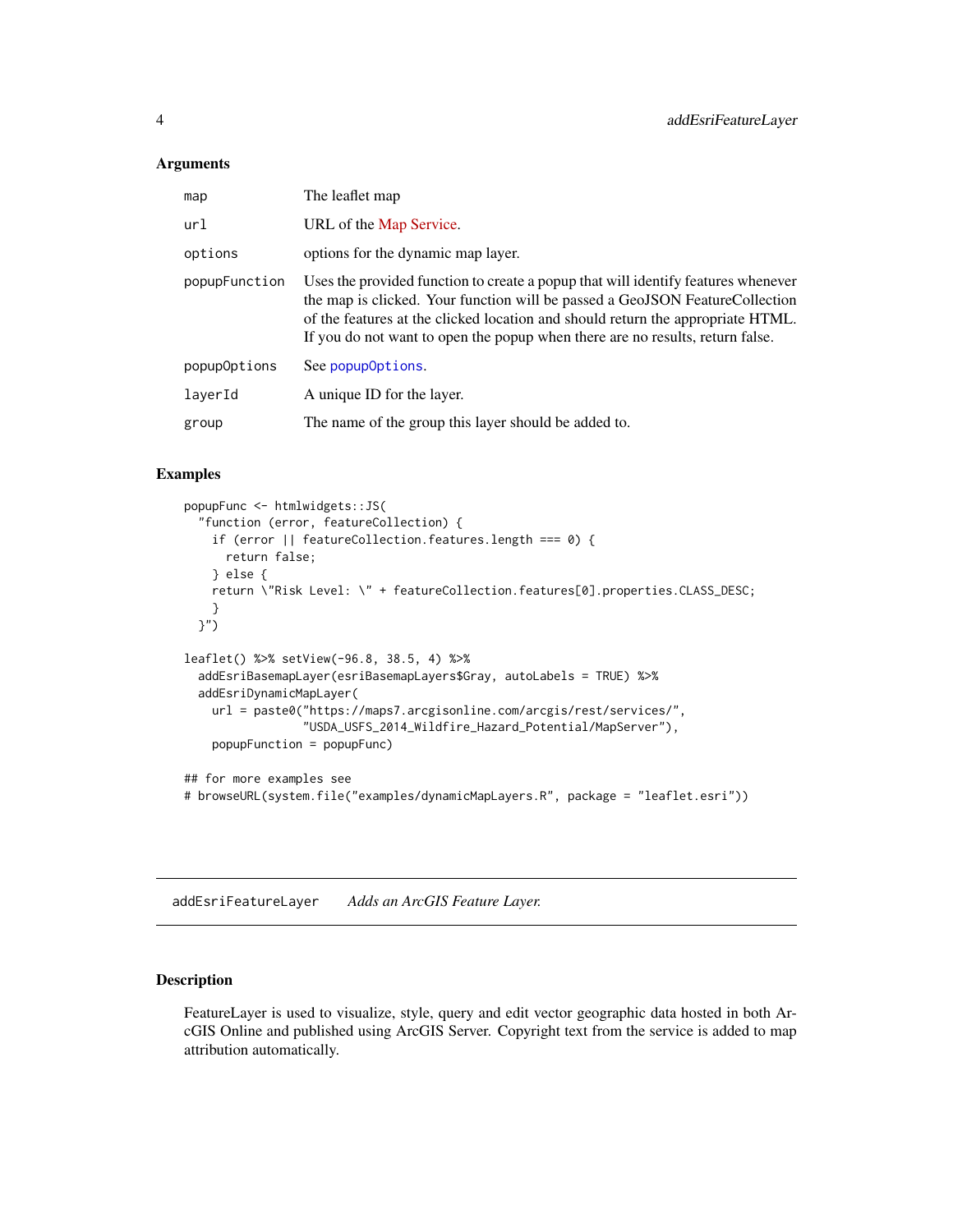#### <span id="page-4-0"></span>Usage

```
addEsriFeatureLayer(map, url, useServiceSymbology = FALSE,
 options = featureLayerOptions(), layerId = NULL, group = NULL,
 markerType = NULL, markerIcons = NULL, markerIconProperty = NULL,
 markerOptions = leaflet::markerOptions(), clusterOptions = NULL,
 clusterId = NULL, labelProperty = NULL,
 labelOptions = leaflet::labelOptions(), popupProperty = NULL,
 popupOptions = leaflet::popupOptions(), stroke = TRUE, color = "#03F",
 weight = 5, opacity = 0.5, fill = TRUE, fillColor = color,
 fillOpacity = 0.2, dashArray = NULL, smoothFactor = 1, noClip = FALSE,
  pathOptions = leaflet::pathOptions(), highlightOptions = NULL,
 fitBounds = FALSE)
```

| map                                                           | The leaflet map                                                                                                                                                                                                   |  |
|---------------------------------------------------------------|-------------------------------------------------------------------------------------------------------------------------------------------------------------------------------------------------------------------|--|
| ur1                                                           | url of the FeatureService or MapService.                                                                                                                                                                          |  |
| useServiceSymbology                                           |                                                                                                                                                                                                                   |  |
|                                                               | whether to use the symbology set when a service was published.                                                                                                                                                    |  |
| options                                                       | options for the featurelayer                                                                                                                                                                                      |  |
| layerId                                                       | A unique ID for the layer.                                                                                                                                                                                        |  |
| group                                                         | The name of the group this layer should be added to. the same parameter under<br>addTiles)                                                                                                                        |  |
| markerType                                                    | The type of marker. either "marker" or "circleMarker"                                                                                                                                                             |  |
| <b>Icons for Marker.</b><br>markerIcons<br>markerIconProperty |                                                                                                                                                                                                                   |  |
|                                                               | The property of the feature to use for marker icon. Can be a JS function which<br>accepts a feature and returns an index of markerIcons. In either case the result<br>must be one of the indexes of marker loops. |  |
| markerOptions                                                 | The options for markers Can be a single marker using makeIcon or a list of<br>markers using iconList                                                                                                              |  |
| clusterOptions                                                | if not NULL, markers will be clustered using Leaflet.markercluster; you can use<br>markerClusterOptions() to specify marker cluster options                                                                       |  |
| clusterId                                                     | the id for the marker cluster layer                                                                                                                                                                               |  |
| labelProperty                                                 | The property to use for the label. You can also pass in a JS function that takes<br>in a feature and returns a text/HTML content.                                                                                 |  |
| labelOptions                                                  | A Vector of label0ptions to provide label options for each label. Default NULL                                                                                                                                    |  |
| popupProperty                                                 | The property to use for popup content You can also pass in a JS function that<br>takes in a feature and returns a text/HTML content.                                                                              |  |
| popupOptions                                                  | A Vector of popup0ptions to provide popups                                                                                                                                                                        |  |
| stroke                                                        | whether to draw stroke along the path (e.g. the borders of polygons or circles)                                                                                                                                   |  |
| color                                                         | stroke color                                                                                                                                                                                                      |  |
| weight                                                        | stroke width in pixels                                                                                                                                                                                            |  |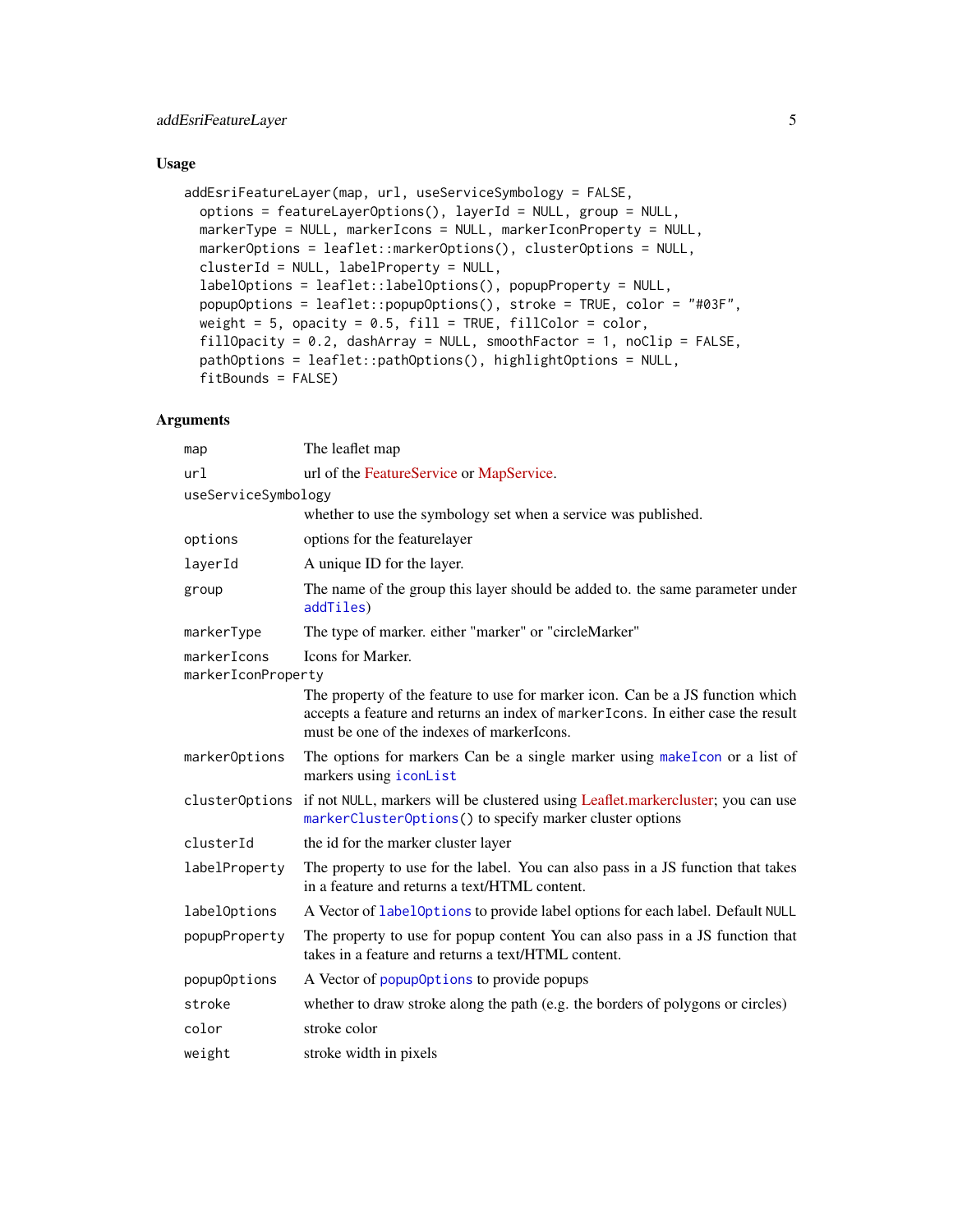<span id="page-5-0"></span>

| opacity          | stroke opacity (or layer opacity for tile layers)                                                                          |
|------------------|----------------------------------------------------------------------------------------------------------------------------|
| fill             | whether to fill the path with color (e.g. filling on polygons or circles)                                                  |
| fillColor        | fill color                                                                                                                 |
| fillOpacity      | fill opacity                                                                                                               |
| dashArray        | a string that defines the stroke dash pattern                                                                              |
| smoothFactor     | how much to simplify the polyline on each zoom level (more means better per-<br>formance and less accurate representation) |
| noClip           | whether to disable polyline clipping                                                                                       |
| pathOptions      | Options for shapes                                                                                                         |
| highlightOptions |                                                                                                                            |
|                  | Options for highlighting the shape on mouse over. you can use highlight0ptions()<br>to specify highlight                   |
| fitBounds        | Whether to set the maps bounds to fit the data in the feature Layer options                                                |
|                  |                                                                                                                            |

#### Examples

```
leaflet() %>%
  addEsriBasemapLayer(esriBasemapLayers$Streets) %>%
  setView(-122.667, 45.526, 13) %>%
  addEsriFeatureLayer(
    url = paste0("https://services.arcgis.com/rOo16HdIMeOBI4Mb/arcgis/rest/services/",
                  "Heritage_Trees_Portland/FeatureServer/0"),
    useServiceSymbology = TRUE,
    labelProperty = "COMMON_NAM", labelOptions = labelOptions(textsize = "12px"),
  popupProperty = JS(paste0(
    "function(feature) {",
    " return L.Util.template(",
   " \"<h3>{COMMON_NAM}</h3><hr />",
    " <p>This tree is located at {ADDRESS} and its scientific name is {SCIENTIFIC}.</p>",
    \begin{array}{ccc} n & \sqrt{n}, n \\ n & \sqrt{n}, \end{array}" feature.properties",
       );",
    "}"
  )))
## for more examples see
# browseURL(system.file("examples/featureLayers.R", package = "leaflet.esri"))
# browseURL(system.file("examples/multipleFeatureLayers.R", package = "leaflet.esri"))
```
addEsriHeatmapFeatureLayer

*Add Esri Heatmap Feature Layer.*

#### Description

Add Esri Heatmap Feature Layer.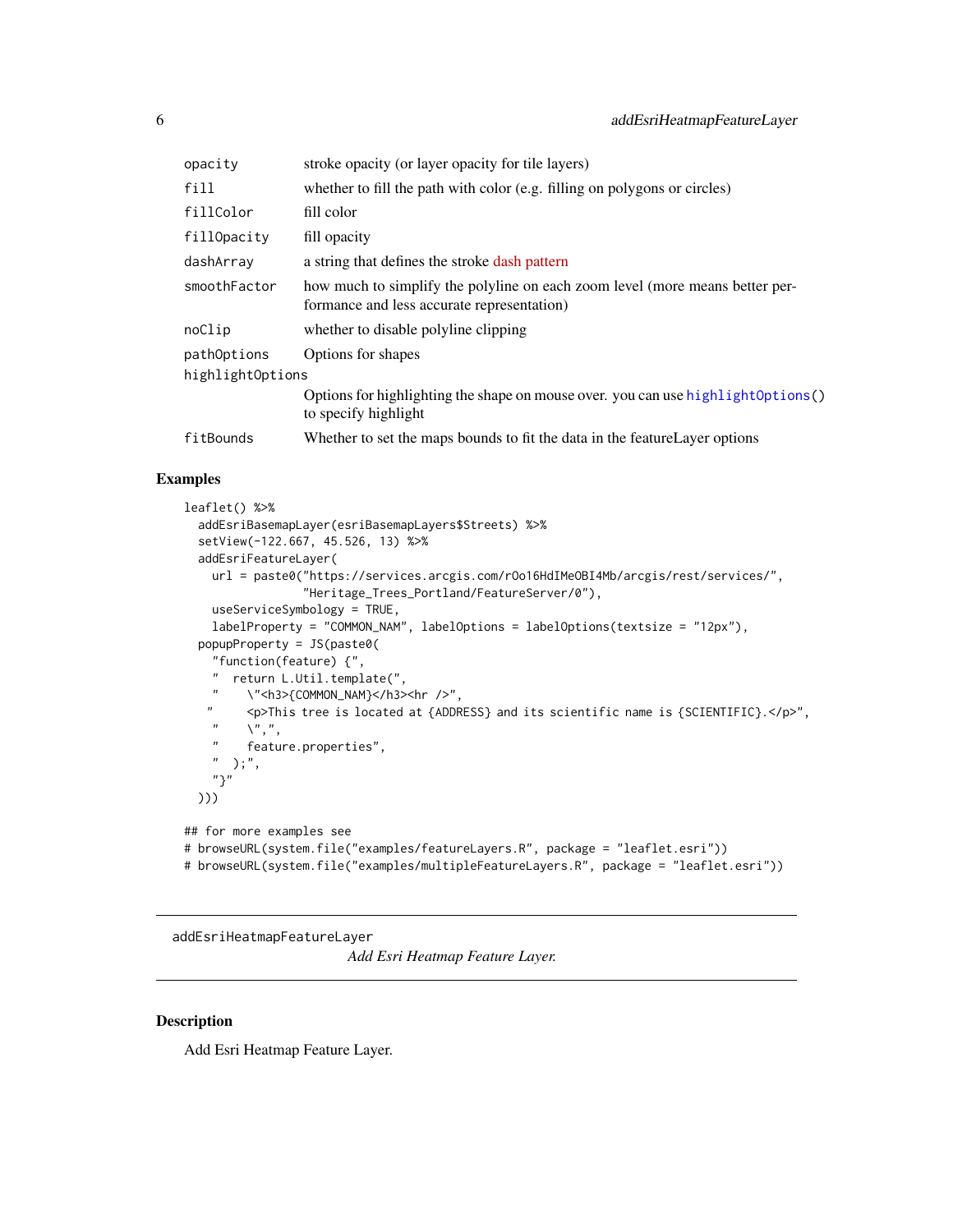#### <span id="page-6-0"></span>Usage

```
addEsriHeatmapFeatureLayer(map, url, radius = 25, gradient = NULL,
 options = featureLayerOptions(), layerId = NULL, group = NULL)
```
#### Arguments

| map      | The leaflet map                                                                            |
|----------|--------------------------------------------------------------------------------------------|
| url      | url of the FeatureService or MapService.                                                   |
| radius   | Radius for the heatmap                                                                     |
| gradient | The gradient                                                                               |
| options  | options for the featurelayer                                                               |
| laverId  | A unique ID for the layer.                                                                 |
| group    | The name of the group this layer should be added to, the same parameter under<br>addTiles) |

| addEsriImageMapLayer | Render and visualize Image Services from ArcGIS Online and ArcGIS |
|----------------------|-------------------------------------------------------------------|
|                      | Server.                                                           |

### Description

Image Services provide access to raster data through a web service.

#### Usage

```
addEsriImageMapLayer(map, url, options = imageMapLayerOptions(),
 popupFunction = NULL, popupOptions = NULL, layerId = NULL,
 group = NULL)
```

| map           | The leaflet map                                                                                                                                                                                                                                                                                                                        |
|---------------|----------------------------------------------------------------------------------------------------------------------------------------------------------------------------------------------------------------------------------------------------------------------------------------------------------------------------------------|
| url           | URL of the Image Service                                                                                                                                                                                                                                                                                                               |
| options       | options for the image map layer.                                                                                                                                                                                                                                                                                                       |
| popupFunction | Uses the provided function to create a popup that will identify features whenever<br>the map is clicked. Your function will be passed a GeoJSON Feature Collection<br>of the features at the clicked location and should return the appropriate HTML.<br>If you do not want to open the popup when there are no results, return false. |
| popupOptions  | See popup0ptions.                                                                                                                                                                                                                                                                                                                      |
| layerId       | A unique ID for the layer.                                                                                                                                                                                                                                                                                                             |
| group         | The name of the group this layer should be added to.                                                                                                                                                                                                                                                                                   |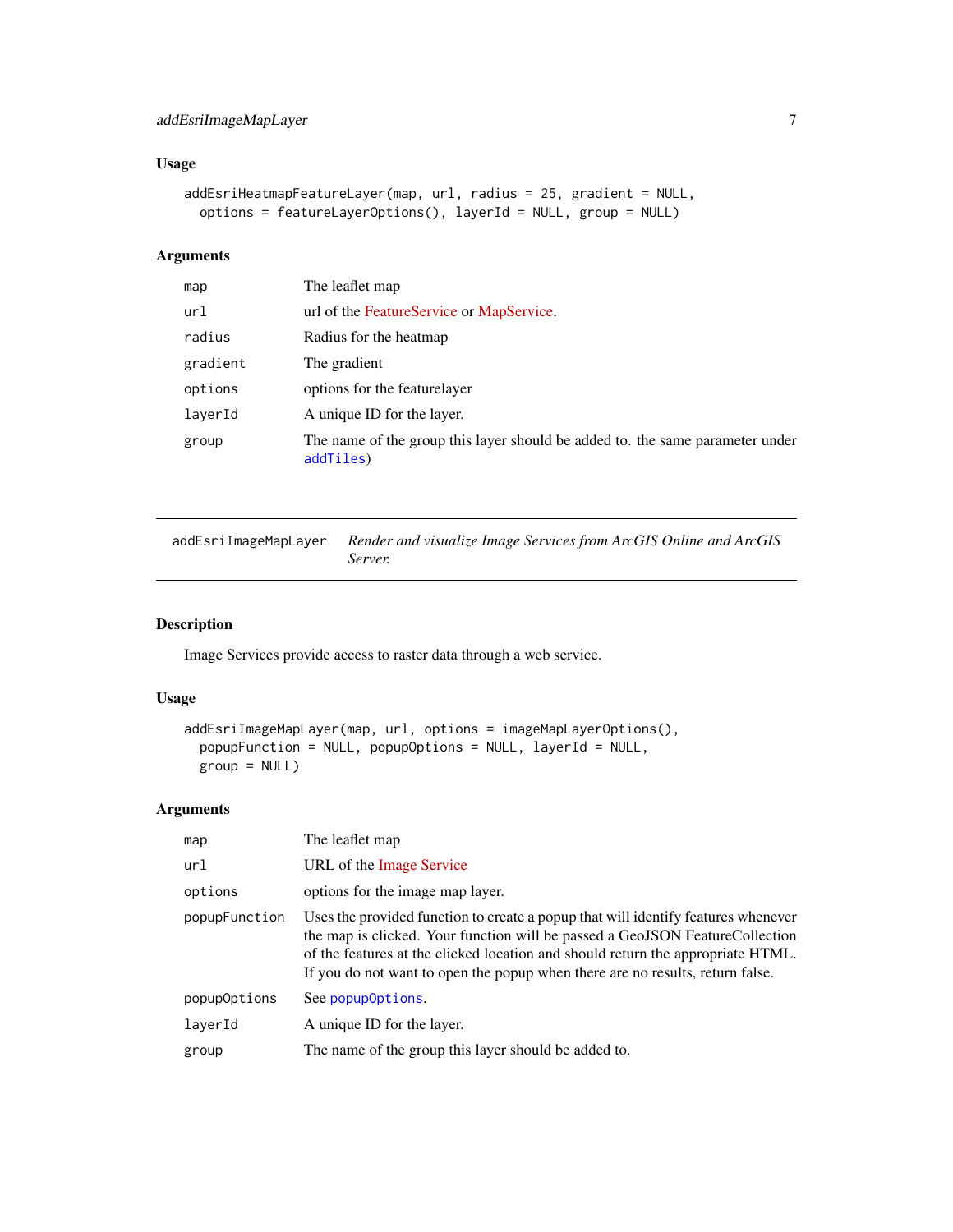#### Examples

```
leaflet() %>%
  addEsriBasemapLayer(esriBasemapLayers$Imagery) %>%
  setView(-120.23, 43.5, 5) %>%
  addEsriImageMapLayer(
   url = paste0("http://imagery.oregonexplorer.info/arcgis/rest/services/",
      "NAIP_2011/NAIP_2011_Dynamic/ImageServer"
    ),
    options = imageMapLayerOptions(bandIds = c(3, 0, 1)))
## for more examples see
# browseURL(system.file("examples/imageMapLayers.R", package = "leaflet.esri"))
```
addEsriTiledMapLayer *Access tiles from ArcGIS Online and ArcGIS Server to visualize and identify features.*

#### Description

If you have published a Feature Service in ArcGIS Online, it can be used to create a static set of tiles as well. You can find details about that process in the [ArcGIS Online Help.](http://doc.arcgis.com/en/arcgis-online/share-maps/publish-tiles.htm#ESRI_SECTION1_F68FCBD33BD54117B23232D41A762E89) Your map service must be published using the Web Mercator Auxiliary Sphere tiling scheme (WKID 102100/3857) and the default scale options used by Google Maps, Bing Maps and [ArcGIS Online.](http://resources.arcgis.com/en/help/arcgisonline-content/index.html#//011q00000002000000) Esri Leaflet will not support any other spatial reference for tile layers.

#### Usage

```
addEsriTiledMapLayer(map, url, options = tiledMapLayerOptions(),
  layerId = NULL, group = NULL)
```
#### Arguments

| map     | The leaflet map                                      |
|---------|------------------------------------------------------|
| url     | URL of the Map Service with a tile cache.            |
| options | options for the tiled map layer.                     |
| laverId | A unique ID for the layer.                           |
| group   | The name of the group this layer should be added to. |

#### Examples

```
leaflet() %>% setView(-81.47, 30.70, 12) %>%
  addEsriTiledMapLayer(
   url = "https://services.arcgisonline.com/ArcGIS/rest/services/USA_Topo_Maps/MapServer")
## for more examples see
# browseURL(system.file("examples/tiledMapLayers.R", package = "leaflet.esri"))
```
<span id="page-7-0"></span>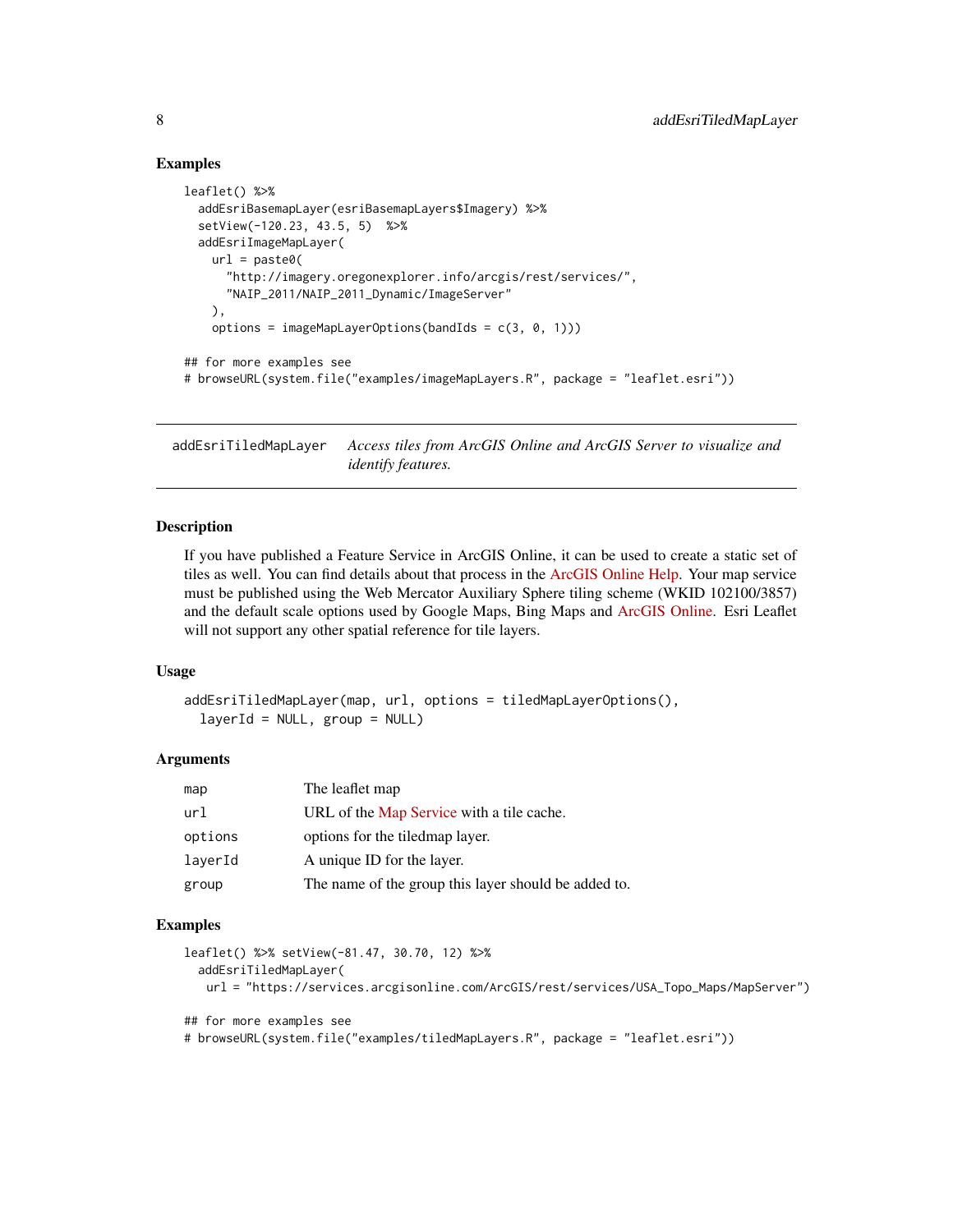<span id="page-8-0"></span>dynamicMapLayerOptions

*Options for dynamic map layer.*

#### Description

Options for dynamic map layer.

#### Usage

```
dynamicMapLayerOptions(format = "png24", transparent = TRUE, f = "json",
 attribution = "", layers = NULL, layerDefs = NULL, opacity = 1,
 position = "front", maxZoom = NULL, minZoom = NULL,
 dynamicLayers = NULL, token = NULL, proxy = NULL, useCors = TRUE, ...)
```

| format        | Output format of the image.                                                                                                                                                                                                                               |
|---------------|-----------------------------------------------------------------------------------------------------------------------------------------------------------------------------------------------------------------------------------------------------------|
| transparent   | Allow the server to produce transparent images.                                                                                                                                                                                                           |
| $\mathsf{f}$  | Server response content type.                                                                                                                                                                                                                             |
| attribution   | Attribution from service metadata copyright text is automatically displayed in<br>Leaflet's default control. This property can be used for customization.                                                                                                 |
| layers        | An array of Layer IDs like $[3, 4, 5]$ to show from the service.                                                                                                                                                                                          |
| layerDefs     | A string representing a query to run against the service before the image is<br>rendered. This can be a string like "3:STATE_NAME="Kansas"" or an ob-<br>ject mapping different queries to specific layers 3:"STATE_NAME="Kansas"",<br>2:"POP2007>25000". |
| opacity       | Opacity of the layer. Should be a value between 0 (completely transparent) and<br>1 (completely opaque).                                                                                                                                                  |
| position      | Position of the layer relative to other overlays.                                                                                                                                                                                                         |
| maxZoom       | Closest zoom level the layer will be displayed on the map.                                                                                                                                                                                                |
| minZoom       | Furthest zoom level the layer will be displayed on the map.                                                                                                                                                                                               |
| dynamicLayers | JSON object literal used to manipulate the layer symbology defined in the ser-<br>vice itself. Requires a 10.1 (or above) map service which supports dynamicLay-<br>ers requests.                                                                         |
| token         | If you pass a token in your options it will be included in all requests to the<br>service.                                                                                                                                                                |
| proxy         | URL of an ArcGIS API for JavaScript proxy or ArcGIS Resource Proxy to use<br>for proxying requests.                                                                                                                                                       |
| useCors       | If this service should use CORS when making GET requests.                                                                                                                                                                                                 |
| .             | extra options                                                                                                                                                                                                                                             |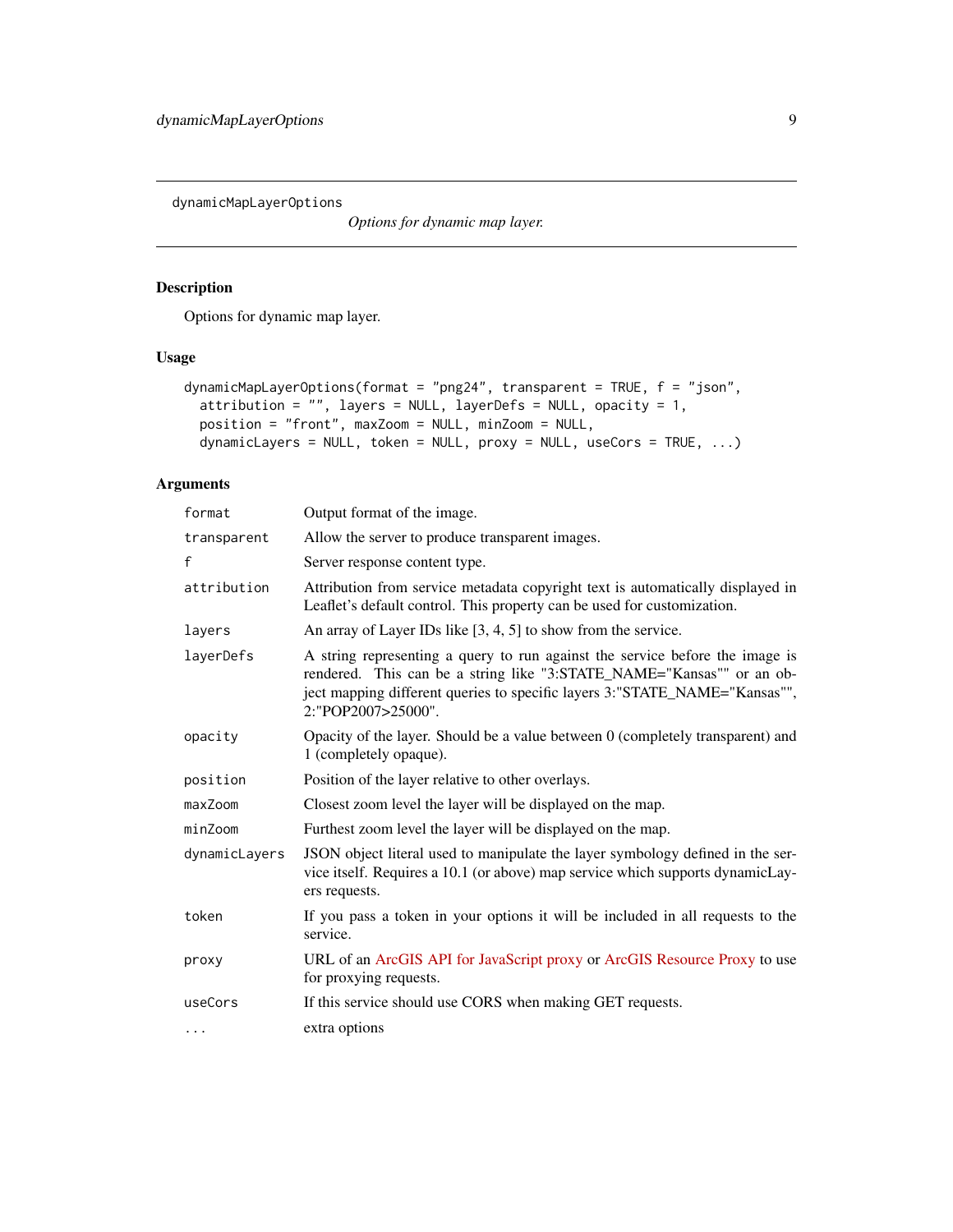<span id="page-9-0"></span>esriBasemapLabels *Esri basemap labels.*

#### Description

Taken from [https://esri.github.io/esri-leaflet/api-reference/layers/basemap-layer](https://esri.github.io/esri-leaflet/api-reference/layers/basemap-layer.html#optional-labels). [html#optional-labels](https://esri.github.io/esri-leaflet/api-reference/layers/basemap-layer.html#optional-labels).

#### Usage

esriBasemapLabels

#### Format

An object of class list of length 7.

esriBasemapLayers *Esri Basemap Layers.*

#### Description

BasemapLayer is used to display Esri hosted basemaps and attributes data providers appropriately. The Terms of Use for Esri hosted services apply to all Leaflet applications. Taken from [https:](https://esri.github.io/esri-leaflet/api-reference/layers/basemap-layer.html) [//esri.github.io/esri-leaflet/api-reference/layers/basemap-layer.html](https://esri.github.io/esri-leaflet/api-reference/layers/basemap-layer.html).

#### Usage

esriBasemapLayers

#### Format

An object of class list of length 9.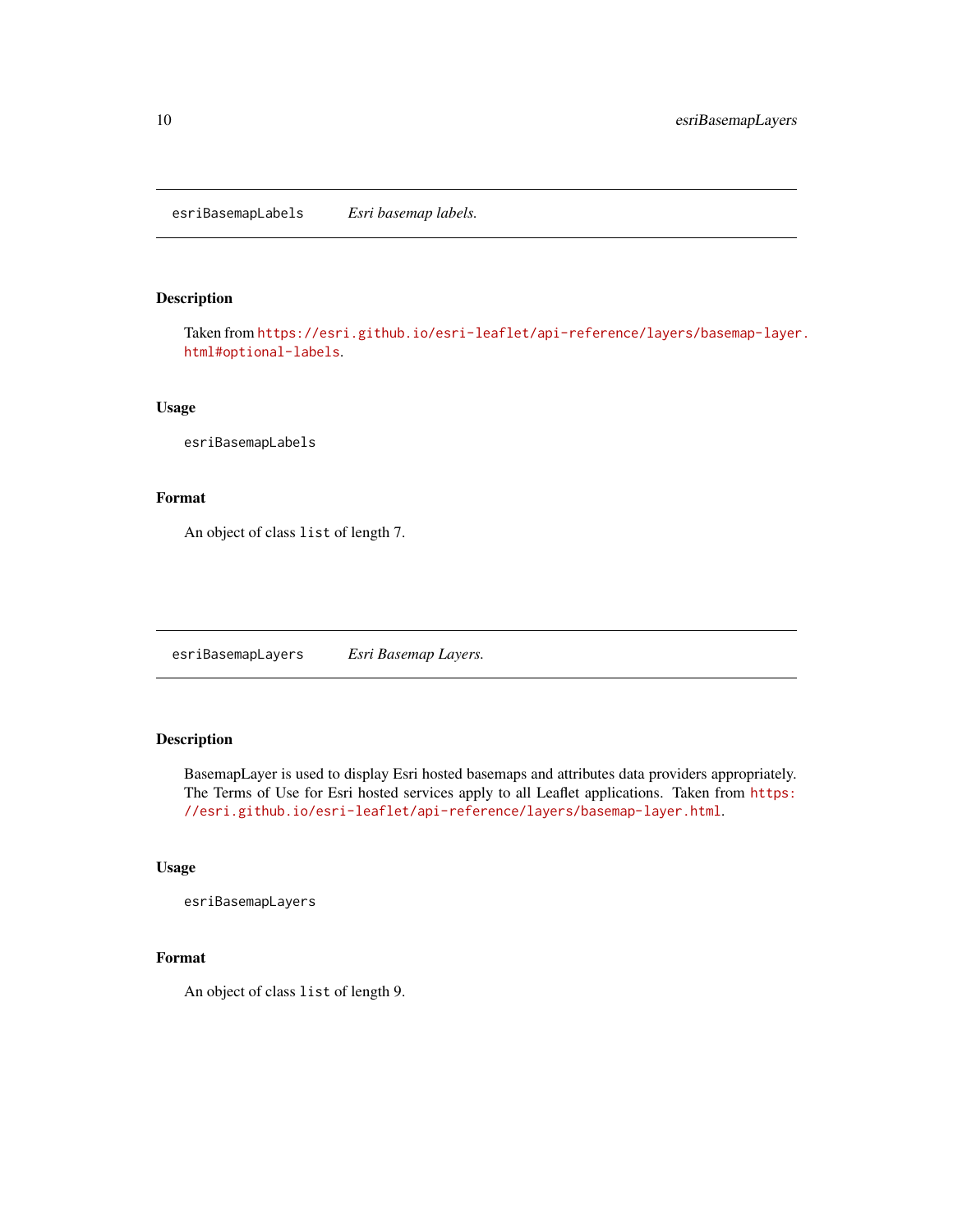<span id="page-10-0"></span>featureLayerOptions *Options for featureLayers.*

#### Description

Options for featureLayers.

#### Usage

```
featureLayerOptions(where = NULL, minZoom = NULL, maxZoom = NULL,
 cacheLayers = NULL, fields = NULL, from = NULL, to = NULL,
  timeField = NULL, timeFilterMode = NULL, simplifyFactor = NULL,
 precision = NULL, token = NULL, proxy = NULL, useCors = NULL,
 renderer = NULL, \dots)
```

| where          | String An optional expression to filter features server side. String values should<br>be denoted using single quotes ie: where: "FIELDNAME = "field value"";<br>More information about valid SQL syntax can be found at http://resources.<br>arcgis.com/en/help/main/10.2/index.html#/SQL_reference_for_query_<br>expressions_used_in_ArcGIS/00s500000033000000/. |
|----------------|-------------------------------------------------------------------------------------------------------------------------------------------------------------------------------------------------------------------------------------------------------------------------------------------------------------------------------------------------------------------|
| minZoom        | Integer Minimum zoom level of the map that features will display. example:<br>$minZ$ oom:0                                                                                                                                                                                                                                                                        |
| maxZoom        | Integer Maximum zoom level of the map that features will example: max-<br>Zoom:19                                                                                                                                                                                                                                                                                 |
| cacheLayers    | Boolean Will remove layers from the internal cache when they are removed from<br>the map.                                                                                                                                                                                                                                                                         |
| fields         | Array An array of fieldnames to pull from the service. Includes all fields by<br>default. You should always specify the name of the unique id for the service.<br>Usually either "FID" or "OBJECTID".                                                                                                                                                             |
| from           | Date When paired with to defines the time range of features to display. Requires<br>the Feature Layer to be time enabled.                                                                                                                                                                                                                                         |
| to             | Date When paired with from defines the time range of features to display. Re-<br>quires the Feature Layer to be time enabled.                                                                                                                                                                                                                                     |
| timeField      | false The name of the field to lookup the time of the feature. Can be an object<br>like start:"startTime", end:"endTime" or a string like "created".                                                                                                                                                                                                              |
| timeFilterMode | "server" (default) or "client" Determines where features are filtered by time. By<br>default features will be filtered by the server. If set to "client" all features are<br>requested and filtered by the app before display.                                                                                                                                    |
|                | simplifyFactor Integer How much to simplify polygons and polylines. More means better per-<br>formance, and less means more accurate representation.                                                                                                                                                                                                              |
| precision      | Integer How many digits of precision to request from the server. Wikipedia has<br>a great reference of digit precision to meters at http://en.wikipedia.org/<br>wiki/Decimal_degrees.                                                                                                                                                                             |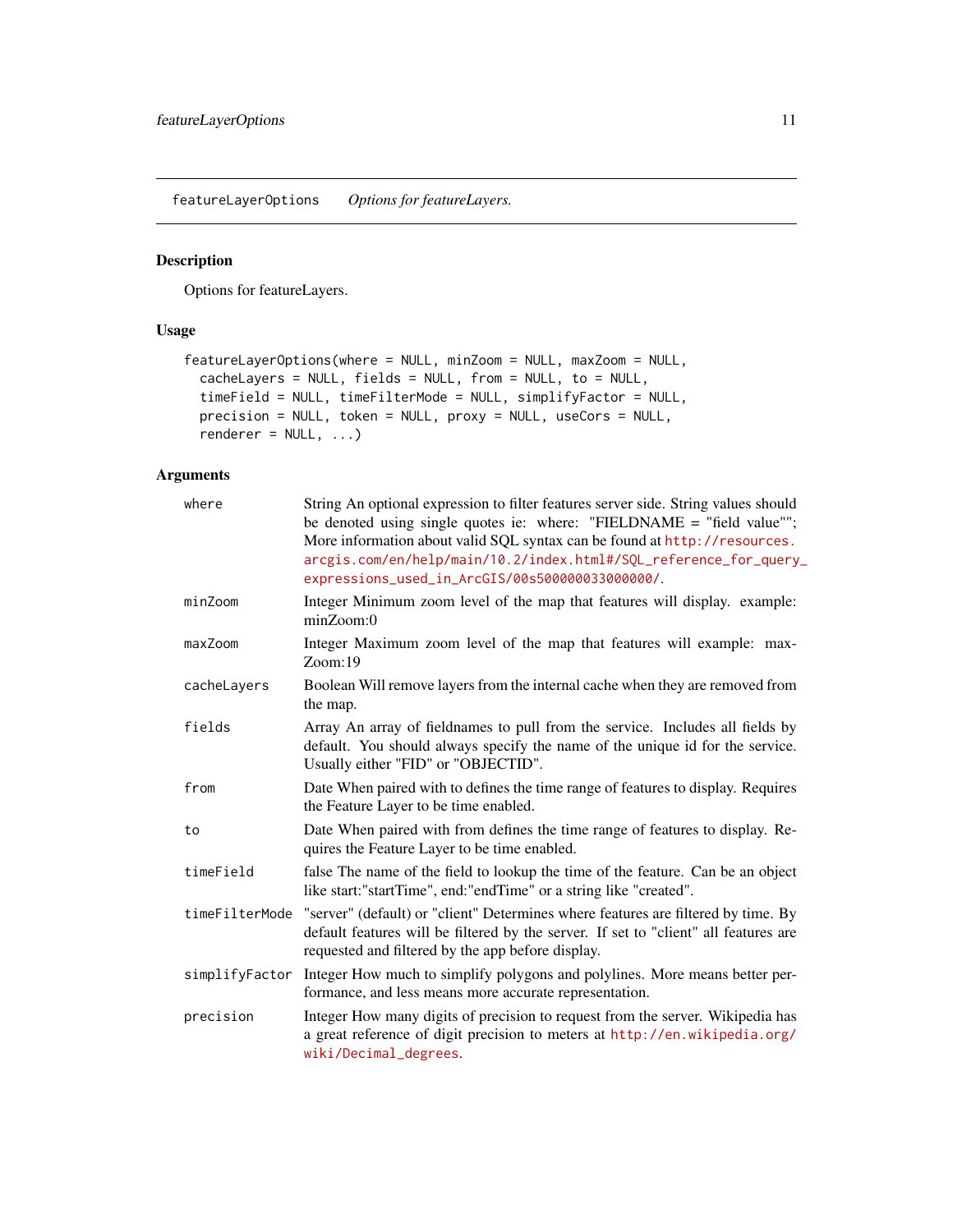<span id="page-11-0"></span>

| token    | String If you pass a token in your options it will be included in all requests to<br>the service.                                                                  |
|----------|--------------------------------------------------------------------------------------------------------------------------------------------------------------------|
| proxy    | URL of an ArcGIS API for JavaScript proxy or ArcGIS Resource Proxy to use<br>for proxying requests.                                                                |
| useCors  | Boolean If this service should use CORS when making GET requests.                                                                                                  |
| renderer | L.svg or L.canvas The vector renderer to use to draw the service. Usually L.svg<br>but setting to L.canvas contains performance benefits for large polygon layers. |
| $\cdots$ | extra options                                                                                                                                                      |

imageMapLayerOptions *Options for image map layer.*

#### Description

Options for image map layer.

#### Usage

```
imageMapLayerOptions(format = "jpgpng", f = "json", opacity = 1,position = "front", maxZoom = NULL, minZoom = NULL, from = NULL,
 to = NULL, bandIds = NULL, noData = NULL, noDataInterpretation = NULL,
 pixelType = NULL, renderingRule = NULL, mosaicRule = NULL,
 token = NULL, proxy = NULL, useCors = TRUE, ...)
```

| format               | Output format of the image.                                                                                                                                                                                  |  |
|----------------------|--------------------------------------------------------------------------------------------------------------------------------------------------------------------------------------------------------------|--|
| f                    | Server response content type.                                                                                                                                                                                |  |
| opacity              | Opacity of the layer. Should be a value between 0 and 1.                                                                                                                                                     |  |
| position             | Position of the layer relative to other overlays.                                                                                                                                                            |  |
| maxZoom              | Closest zoom level the layer will be displayed on the map.                                                                                                                                                   |  |
| minZoom              | Furthest zoom level the layer will be displayed on the map.                                                                                                                                                  |  |
| from                 | Date When paired with to defines the time range of data to display. Requires the<br>Image Layer to be time enabled.                                                                                          |  |
| to                   | Date When paired with from defines the time range of data to display. Requires<br>the Image Layer to be time enabled.                                                                                        |  |
| bandIds              | If there are multiple bands, you can specify which bands to export.                                                                                                                                          |  |
| noData               | The pixel value representing no information.                                                                                                                                                                 |  |
| noDataInterpretation |                                                                                                                                                                                                              |  |
|                      | Interpretation of the noData setting.                                                                                                                                                                        |  |
| pixelType            | Leave pixelType as unspecified, or UNKNOWN, in most export lmage use cases,<br>unless such pixelType is desired. Possible values: C128, C64, F32, F64, S16,<br>\$32, \$8, U1, U16, U2, U32, U4, U8, UNKNOWN. |  |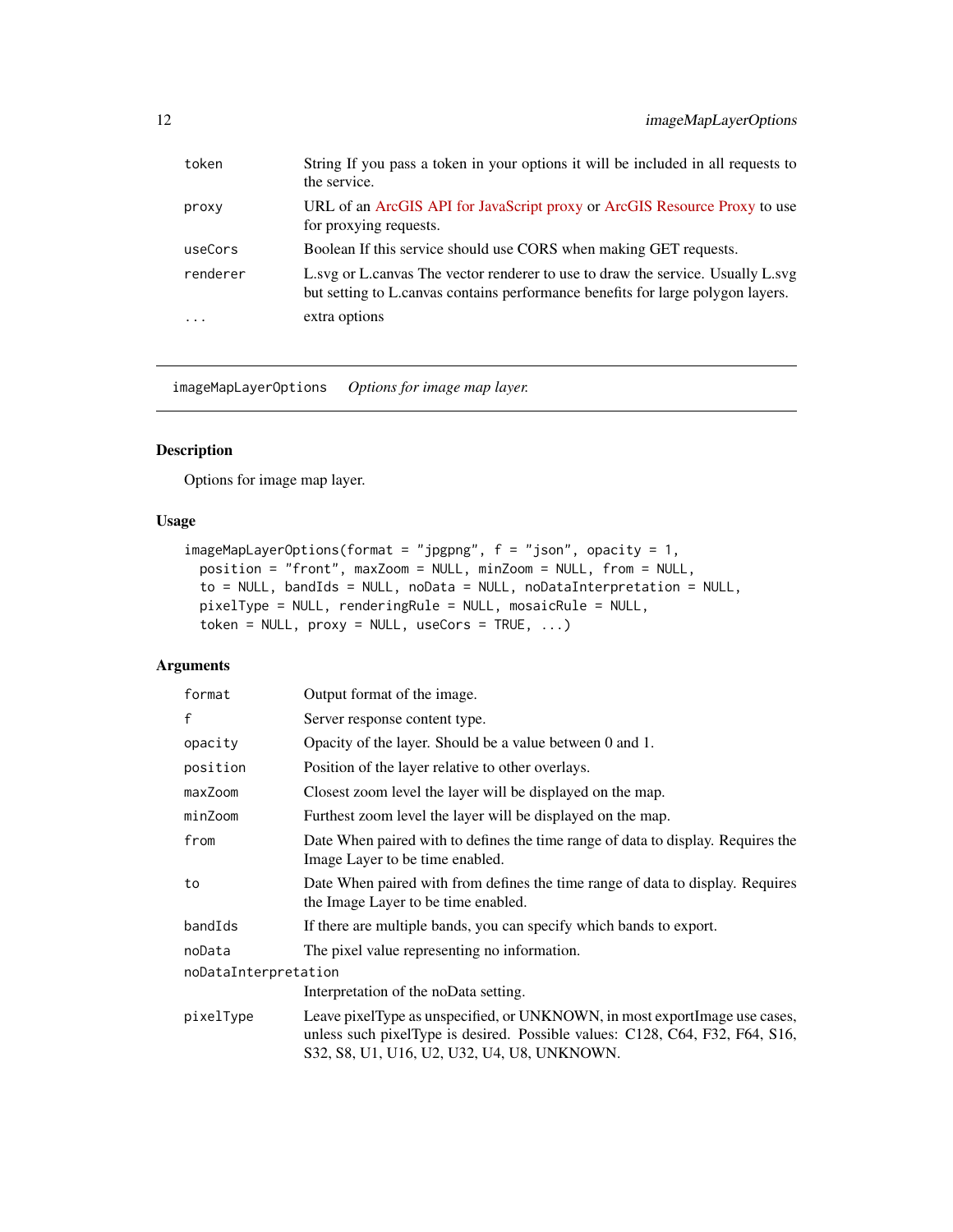#### <span id="page-12-0"></span>leaflet.esri 13

| renderingRule | A JSON representation of a raster function                                                          |
|---------------|-----------------------------------------------------------------------------------------------------|
| mosaicRule    | A JSON representation of a mosaic rule                                                              |
| token         | If you pass a token in your options it will be included in all requests to the<br>service.          |
| proxy         | URL of an ArcGIS API for JavaScript proxy or ArcGIS Resource Proxy to use<br>for proxying requests. |
| useCors       | If this service should use CORS when making GET requests.                                           |
|               | extra options                                                                                       |
|               |                                                                                                     |

leaflet.esri *leaflet.esri: 'ESRI' bindings for the 'leaflet' Package.*

#### Description

An add-on package to the 'leaflet' package, which provides bindings for 'ESRI' services. This package allows a user to add 'ESRI' provided services such as 'MapService', 'ImageMapService', 'TiledMapService' etc. to a 'leaflet' map.

#### Author(s)

Bhaskar V. Karambelkar

tiledMapLayerOptions *Options for TiledMapLayer.*

#### Description

Options for TiledMapLayer.

#### Usage

```
tiledMapLayerOptions(correctZoomLevels = TRUE, zoomOffsetAllowance = 0.1,
 proxy = NULL, useCors = TRUE, token = NULL, tileOptions = NULL)
```
#### Arguments

correctZoomLevels

Correct Zoom levels.

zoomOffsetAllowance

|             | If correct Zoom Levels is enabled this controls the amount of tolerance for the<br>difference at each scale level for remapping tile levels. |
|-------------|----------------------------------------------------------------------------------------------------------------------------------------------|
| proxy       | URL of an ArcGIS API for JavaScript proxy or ArcGIS Resource Proxy to use<br>for proxying requests.                                          |
| useCors     | Dictates if the service should use CORS when making GET requests.                                                                            |
| token       | Use this token to authenticate all calls to the service.                                                                                     |
| tileOptions | Other options for tile layer. You can pass tileoptions().                                                                                    |